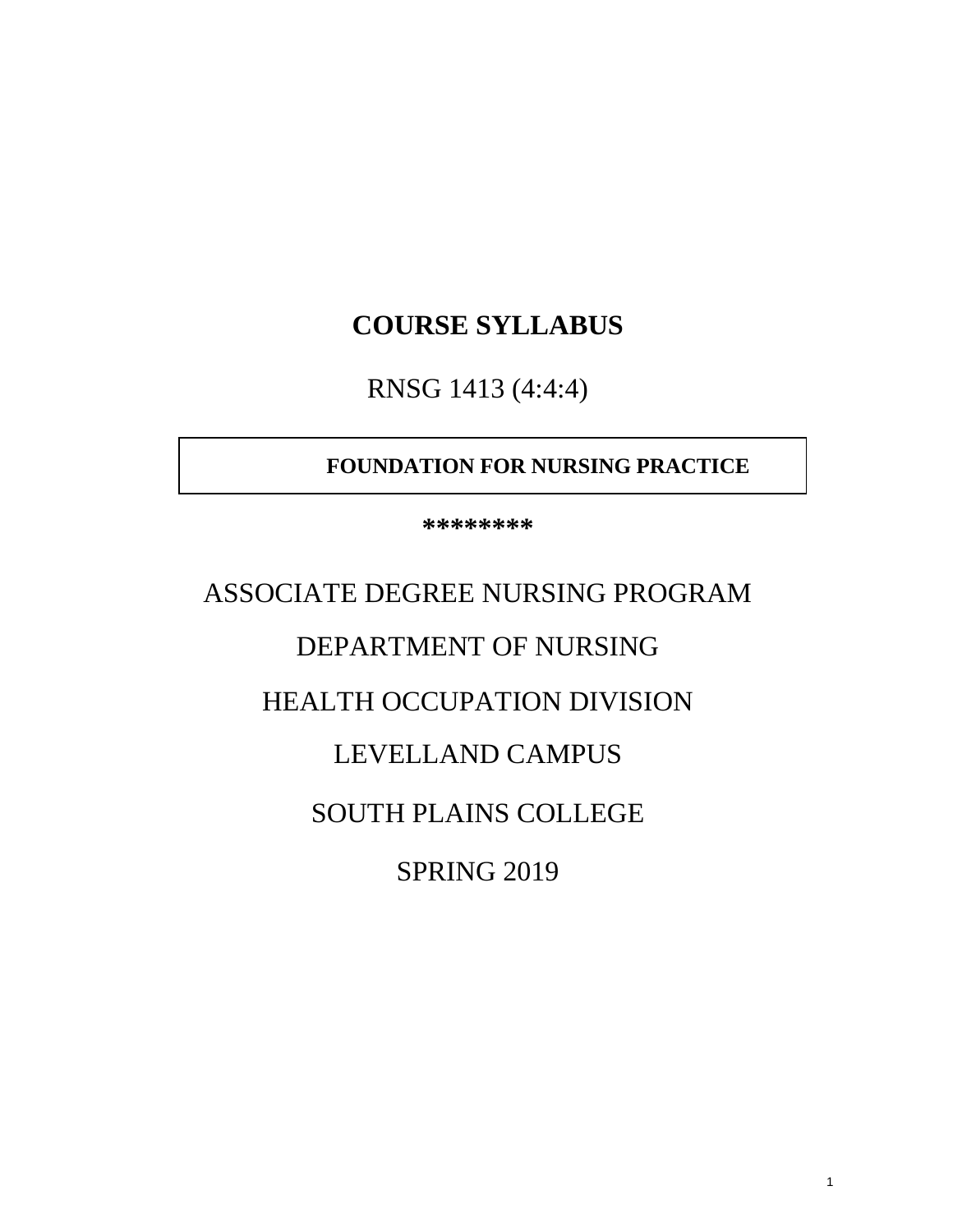#### **Faculty**

| Name                     | <b>Phone Numbers</b> | Email                             | Office        |
|--------------------------|----------------------|-----------------------------------|---------------|
| Jan Buxkemper MSN,       | 806.716.2387 (o)     | jbuxkemper@southplainscollege.edu | <b>AH112J</b> |
| RN, Retention Specialist | 806.470.5918 (c)     |                                   |               |
| Mandie Cole MSN, RN,     | 806.716.2194 (o)     | acole@southplainscollege.edu      | <b>AH112I</b> |
| Course Leader            | 806.470.8230 (c)     |                                   |               |
| Dawn R. Kineman-         | 806.716.2392 (o)     | dkineman@southplainscollege.edu   | <b>AH112G</b> |
| Wiginton DNP, RN,        | 806.632.2300 (c)     |                                   |               |
| CPN, Semester I          |                      |                                   |               |
| Coordinator              |                      |                                   |               |
| Hunter Halford MSN,      | 806.716.2943 (o)     | hhalford@southplainscollege.edu   | <b>AH112F</b> |
| <b>RN</b>                | 806.831.8600 (c)     |                                   |               |
| Jessica Williams MSN,    | 806.716.2977 (o)     | jlwilliams@southplainscollege.edu | <b>AH112E</b> |
| <b>RN</b>                | 806.300.3476 (c)     |                                   |               |

#### SOUTH PLAINS COLLEGE IMPROVES EACH STUDENT'S LIFE

#### \*\*\*\*\*\*\*\*\*\*\*\*\*\*\*\*\*\*\*\*\*\*\*\*\*\*\*\*\*\*\*\*\*\*\*\*\*\*\*\*\*\*\*\*\*\*\*\*\*\*\*\*\*\*\*\*\*\*\*\*\*\*\*\*\*\*\*\*\*\*\*\*\*\*\*\*\*\*

#### **GENERAL COURSE INFORMATION:**

#### **A. COURSE DESCRIPTION**

Introduction to the role of the professional nurse as provider of patient-centered care, patient safety advocate, member of the health cate team, and member of the profession. Content presented in this course provides the fundamental components to meet minor/major client needs in providing for a safe, effective care environment, health promotion, psychosocial integrity, and physiological integrity (ATI Fundamentals for Nursing,  $9<sup>th</sup>$  ed., 2016). Content includes fundamental concepts in normal body systems, basic influences/changes in the body systems, implementation of basic concepts in nursing practice, history of professional nursing, and utilizing the nursing process in a systematic framework for decisionmaking and critical thinking. Emphasis is on knowledge, judgement, skills and professional values within a legal/ethical framework.

RNSG 1413 involves the development of basic nursing principles essential in caring for the individual who is influenced by genetic inheritance, life experiences and cultural background and is part of a larger community. The student will develop observational and communication skills. Emphasis is placed on the unifying concepts of basic human needs, roles of the nurse, and professional nursing practice. The focus is on the client in a state of homeostasis with attention to interruptions, caused by common stressors that prevents need attainment.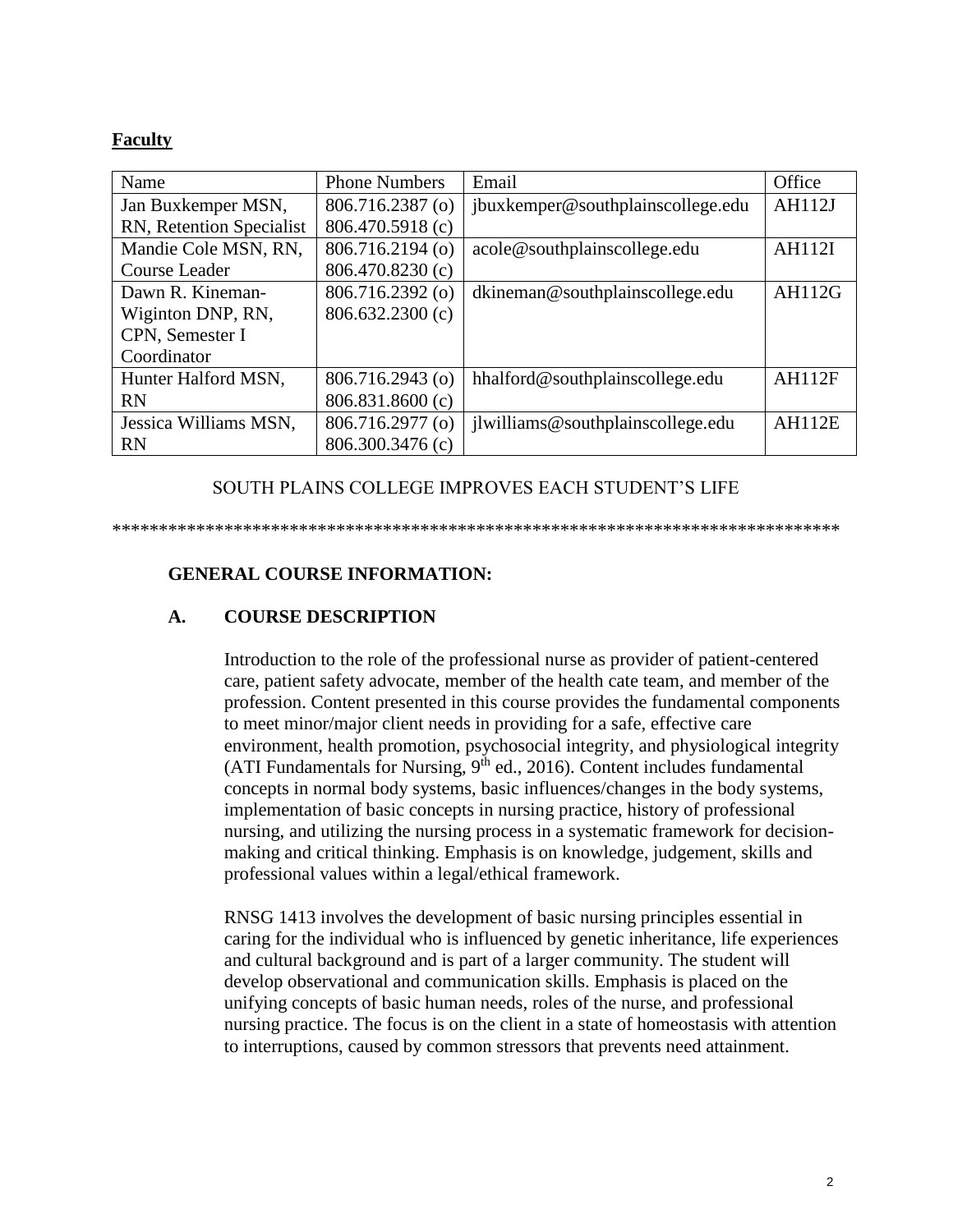Prerequisites: Psychology 2314, Biology 2401 & 2420, and English 1301. Concurrent enrollment of RNSG 1105, RNSG 1144, RNSG 1160, and RNSG 1115. If RNSG 1115 has been successfully completed concurrent enrollment is not required. Failure of RNSG 1413, 1160, 1105, 1144, and/or 1115 will require repeating all Level I Semester I courses.

#### **B. STUDENT LEARNING OUTCOMES**

At the completion of the course, the student will be expected to:

- 1. Identify the purpose of nurse practice acts, standards for nursing practice, and guidelines for professional practice.
- 2. Develop an understanding of nursing practice with a focus on basic concepts and nursing skills.
- 3. Identify the role of the nurse in assisting patients in the management of the comfort, physiological, safety, and situational needs.
- 4. Understand the principles of therapeutic communication.
- 5. Utilize the nursing process within a structured setting with individual clients from diverse populations experiencing common, well defined, reoccurring alterations in health.
- 6. Understand guidelines for effective documentation meeting ethical and legal standards.
- 7. Describe pharmacological and non-pharmacological therapies used in patient care.
- 8. Utilize information technologies to retrieve information and accurately document patient care.
- 9. Identify safety and infection control procedures to protect patients and health care personnel.
- 10. Discuss nursing care of patients with integumentary and genitourinary disorders.
- 11. Understand the needs of patient's cultural, language, ethnic, or spiritual needs.
- 12. Understand basic concepts of nutrition and the role it plays in patients overall health.

Upon satisfactory completion of RNSG 1413, the student will meet the following:

SCANs (Secretary's Commission on Attaining Necessary Skills) Competencies foundations skills found within this course are: C1, C3, C4-7, C9, C11-17, F2-9, F11-15, & F17.

SPC ADNP Graduate Outcomes: 1-5.

DECs (Differentiated Essential Competencies) are listed in each blackboard module.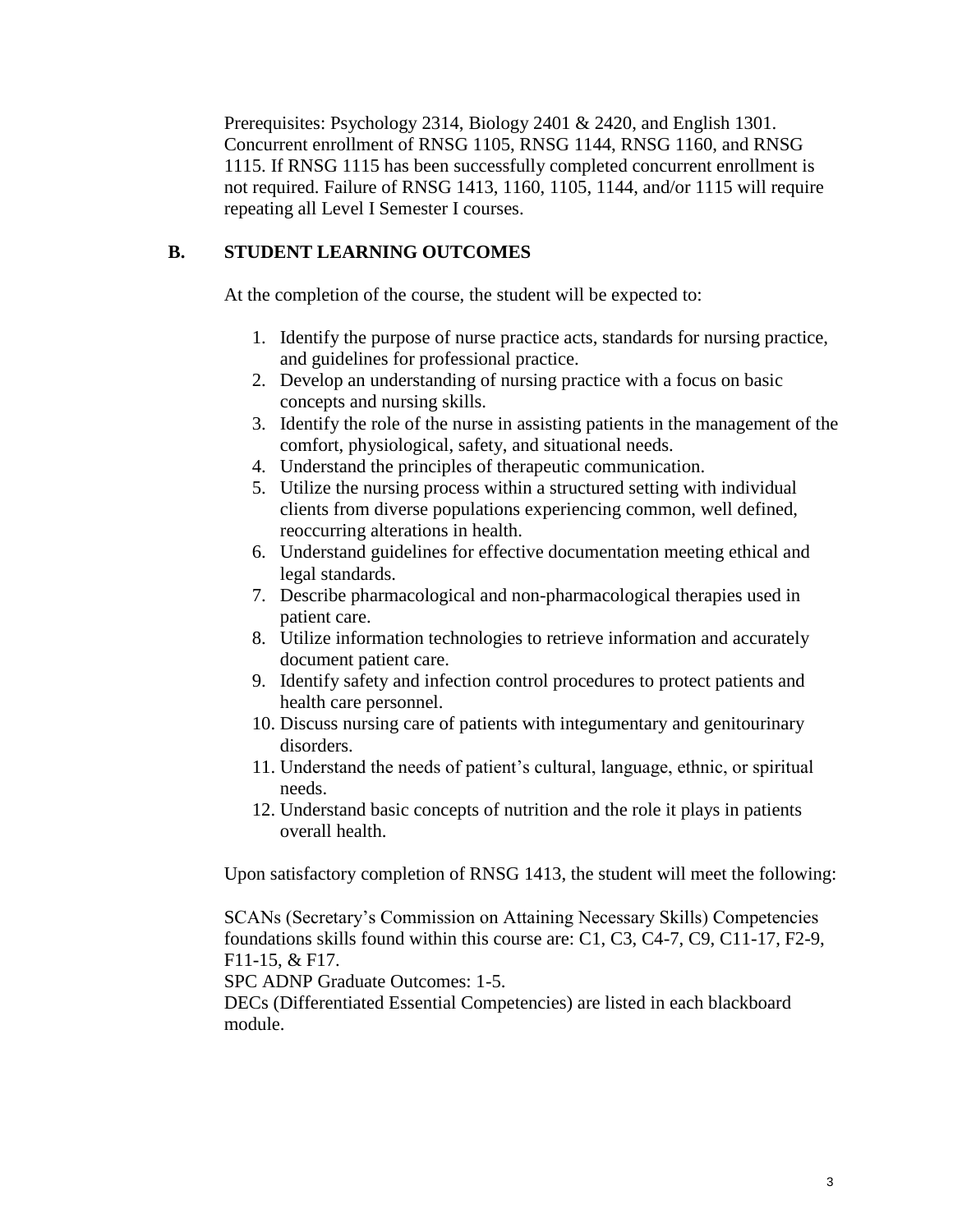#### **C. TEACHING & EVALUATION**

Teaching methods: lecture, scenarios, case studies, focus learning groups, ATI learning modules Evaluation methods: exams, ATI testing Web Based: online assignment submissions, blackboard, ATI testing

If you are having difficulty accessing or using any components of Blackboard contact Brooke Walker at bawalker@southplainscollege.edu or call 806-716- 2180.

#### **D. ACADEMIC INTEGRITY**

Students are expected to adhere to the professional standards set forth in the Associate Degree Nursing Program School of Nursing Student Handbook, as well as the American Nurses Association Code of Ethics for Nurses. It is the responsibility of the School of Nursing to teach and model professional behaviors, and it is the responsibility of the student to demonstrate professional and academic integrity. The student is representing the School of Nursing any time they are in the student role, in any location, and are expected to maintain the highest standards. Any point deductions will be taken from the final course average.

| Professional Integrity                            | Point deduction from final<br>course grade |
|---------------------------------------------------|--------------------------------------------|
|                                                   |                                            |
| Applies legal and ethical standards               | - 1 point per variance                     |
| Maintains patient confidentiality                 | - 1 point per variance                     |
| <b>Professional Behaviors</b>                     |                                            |
| Exhibits professional attitude                    | - 0.5 points per variance                  |
| Accountable for learning                          | - 0.5 points per variance                  |
| Responds to faculty/staff contact within 24 hours | - 0.5 points per variance                  |
| Attends all appointments, including appointments  | - 0.5 points per variance                  |
| with faculty and retention counselors             |                                            |
| Scheduling and Attendance                         |                                            |
| Adheres to institutional policies and procedures  | - 0.5 points per variance                  |
| related to scheduling                             |                                            |
| Accountable for developing and adhering to        | - 0.5 points per variance                  |
| schedule                                          |                                            |

#### **E. PLAGIARISM POLICY**

Refer to the SPC College Catalog. Refer to the "Honesty Policy" located in the student handbook. Please Note: Cheating or plagiarism will not be tolerated and will result in failure of the course.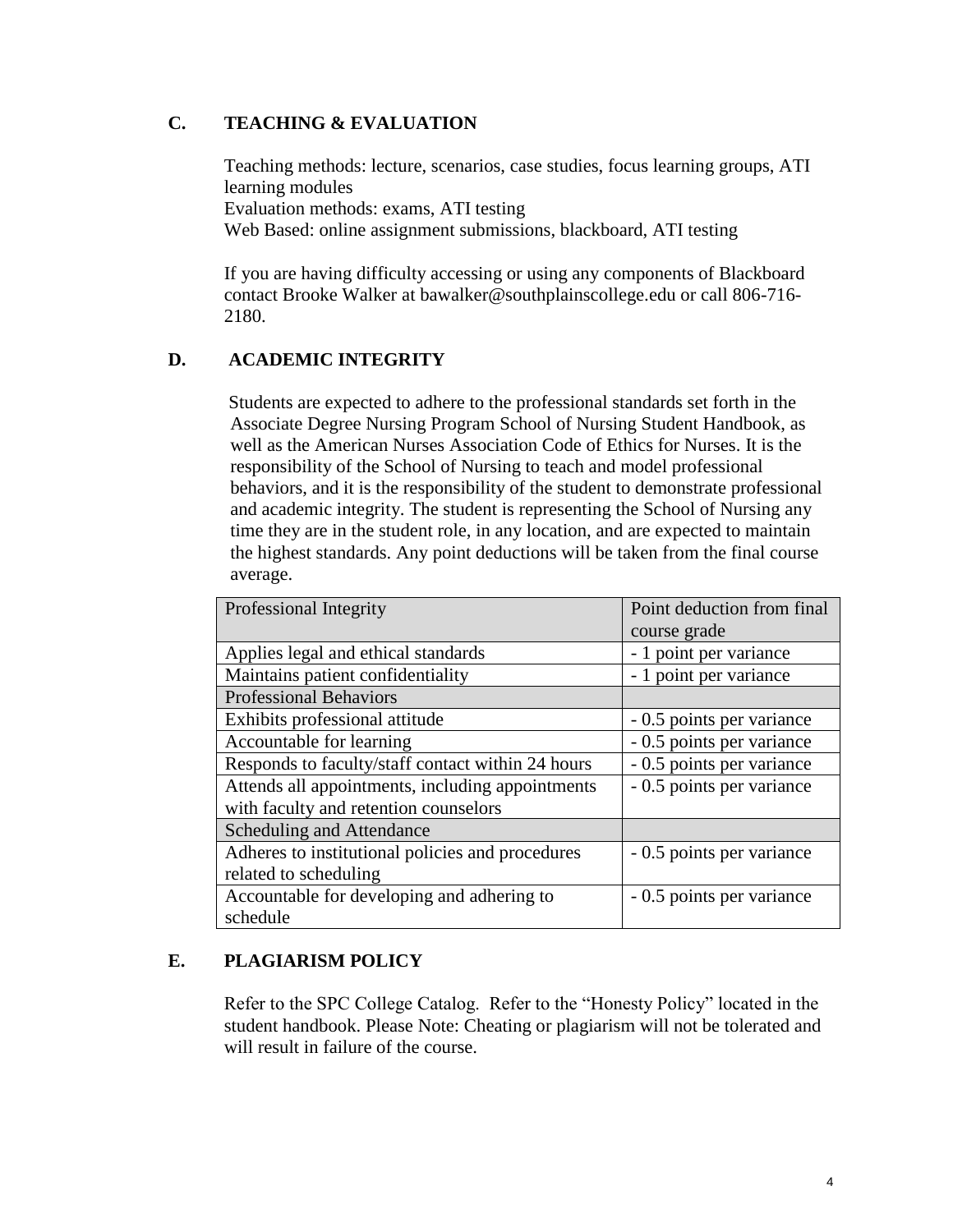#### **F. ATTENDANCE POLICY**

- 1. The SPC ADNP policy must be followed. Refer to the SPC ADNP Nursing Student Handbook to review this policy. In addition, refer to the attendance policy found in the South Plains College Catalog.
- 2. Punctual and regular class attendance, as stated in the SPC handbook, is required of all students attending South Plains College. According to SPC Student Handbook, there are no excused absences. The Instructor/course leader has the prerogative of dropping the student from the course for any absences.
	- a. Students are expected to attend all lecture days. In the event of illness, it is the student's responsibility to notify his/her instructor. The student can miss no more than four (4) hours of classroom lecture. A student missing more than four (4) classroom lecture hours will be dropped from RNSG 1413. The course leader may initiate the withdrawal of the student for any absences. Reinstatement is handled on an individual basis.
	- b. Do not be tardy for lecture; students late to class may receive deductions on professional standards.
	- c. Cellular phones **must be turned off** during the lecture period or while in the NLRL (nursing learning resource lab). Failure to turn off phone before class may result in deductions on professional standards.

#### **G. TEXTBOOKS AND OTHER MATERIALS**

#### **Required Resources**

- Ackley, B. J., Ladwig, G. B., & Makic, M. (2016). *Nursing diagnosis handbook: An evidence-based guide to planning care* (11th ed.). Elsevier: Mosby. ISBN: 9780323322249
- ATI Nursing Education. (2016). *Fundamentals for Nursing: Review module* (9<sup>th</sup>) ed.). Assessment Technologies Institute, LLC.
- ATI Nursing Education. (2016). *Nutrition for Nursing: Review module* (9<sup>th</sup> ed.). Assessment Technologies Institute, LLC.
- ATI Nursing Education. (2016). *Pharmacology for Nursing: Review module* (9<sup>th</sup>) ed.). Assessment Technologies Institute, LLC.
- Houghton, P., & Houghton, T. (2009). *APA: The easy way* (2nd ed.). XanEdu. ISBN: 9780923568962
- Kee, J. (2014). L*aboratory and diagnostic testing with nursing implications* (10th ed.). Pearson.
- Taylor, C., Lillis, C., & Lynn, P. (2015). *Fundamentals of Nursing: The art and science of person-centered nursing care* (8<sup>th</sup> ed.). Wolters Kluwer. ISBN: 9781451185614
- Any Nursing Drug Handbook (not Davis)

#### Recommended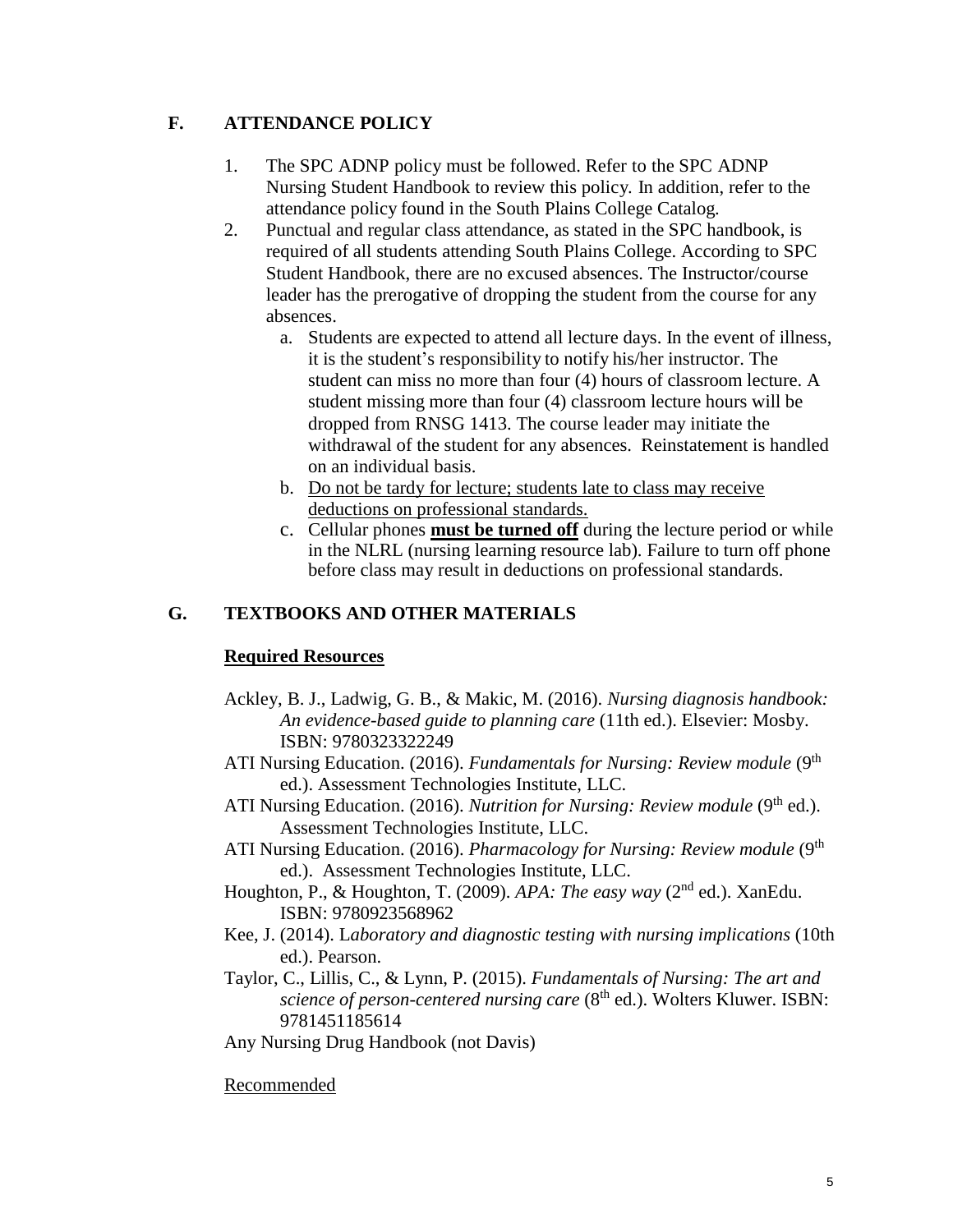American Psychological Association. (2010). *Publication manual of the American Psychological Association* (6th ed.). Washington, DC: Author.

- Black, B. P. (2017). *Professional nursing: Concepts & challenges* (8<sup>th</sup> ed.). Maryland Heights, MO: Saunders Elsevier.
- Hinkle, J., & Cheever, K. (2014). *Brunner & Suddarth's textbook of medicalsurgical nursing* (13th ed.). Wolters Kluwer Health: Lippincott Williams & Wilkins.

#### **H. ASSIGNMENTS**

#### **Unit Exams**

Each unit exam includes 70 questions. Students will receive 1.5 minutes per question. Students must receive a cumulative grade of 77% or better on all exams, including the ATI Fundamentals exam, to pass RNSG 1413. Exams scores will not be rounded. Assignments will not be included until a 77% exam average is obtained. Students receiving less than a 77% on any exam must meet with the retention counselor. Unit exams will consist of **74%** of the final course grade. The exam policy includes the following:

- 1. Personal belongings are not allowed in the lab during testing.
- 2. Pencils, calculators and scratch paper will be issued to students prior to exam. These items must be returned prior to exiting testing area.
- 3. Cell phones and/or smart watches are not allowed in the lab during testing.
- 4. Students must adhere to lab rules.
- 5. Hats or hoodies may not be worn.
- 6. Talking will not be permitted; questions will be answered by an instructor.
- 7. Any action interpreted as cheating by facilitating instructor may result in immediate removal from testing lab, a zero recorded for the test grade and possible removal from SPC nursing program.

Students will be required to take a fundamentals ATI predictor exam. The ATI exam will include 70 questions and students will have one minute per question. The purpose of the exam is to evaluate the competency of the student's knowledge of fundamentals. Students will receive a level from ATI and the grade will be calculated accordingly.

| Level                | Score |
|----------------------|-------|
| Level 3              | 95    |
| Level 2              | 85    |
| Level 1              | 70    |
| <b>Below Level 1</b> | 60    |

#### **The student must achieve a weighted average of 77% or greater on the unit exams and ATI fundamentals to pass the course.**

#### **ATI Skills Modules**

Students will be required to complete the ATI pretest, learning module and posttest for each skill module assigned. Failure to complete pretest and learning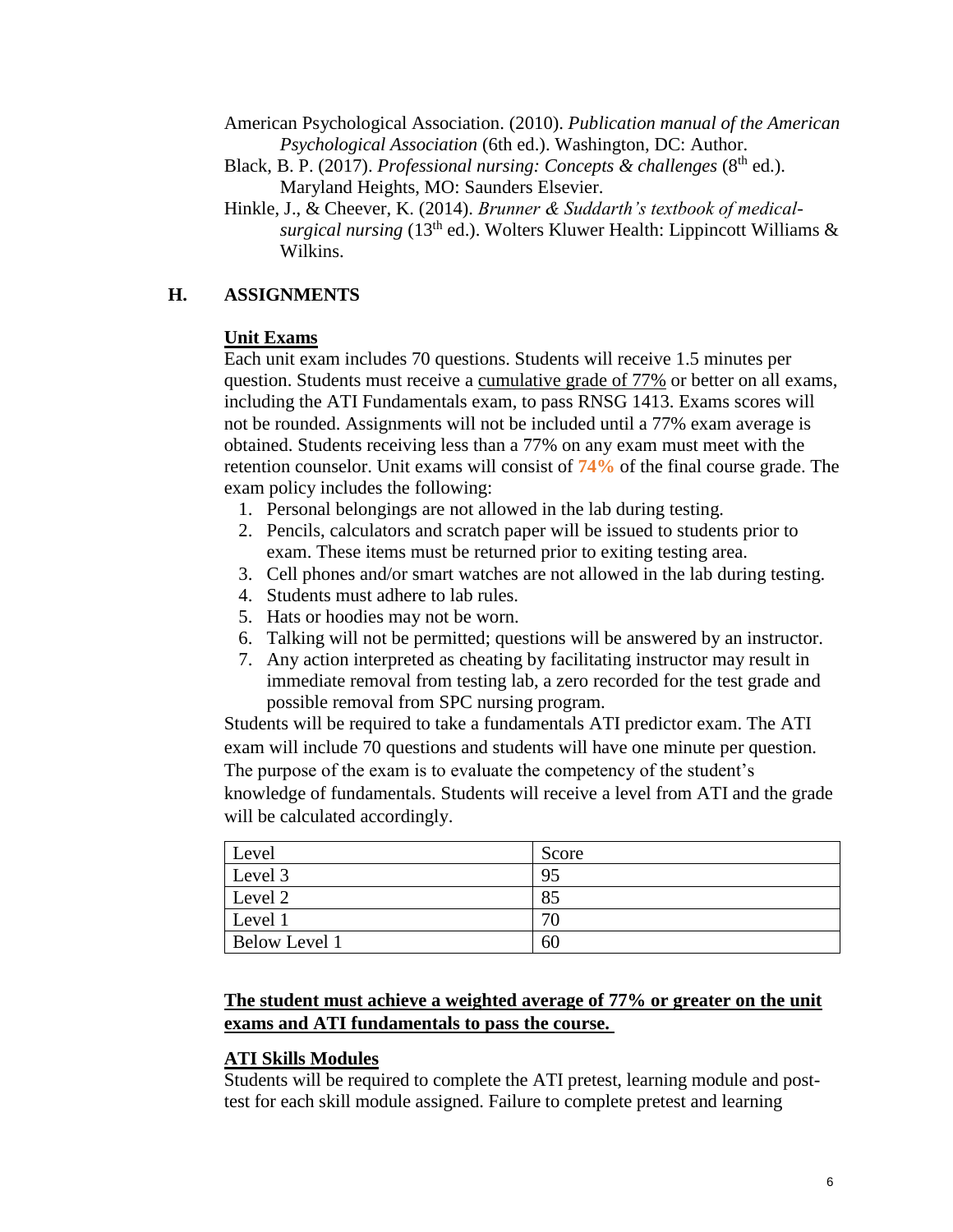module will result in a **10-point deduction** on the final posttest. Pretest and lesson must be completed by 2300 the day prior to lecture. Posttest must be completed by 2300 on the day of lecture. ATI posttests will account for **18%** of the final course grade. Failure to complete the skills modules by the due date will result in a zero.

#### **Practice ATI Exams/Focused Review**

Student will be required to complete two forms of the ATI practice tests for both fundamentals and nutrition. Focused review (FR) and homework will be required for the first practice test completed, nutrition and fundamentals. Students who fail to complete FR and homework will receive professional standard deductions. ATI required FR and homework schedule, please see below:

| <b>Practice Exam Score</b> | <b>ATI Focused Review</b>          |  |
|----------------------------|------------------------------------|--|
|                            | <b>Required Time</b>               |  |
| 59 or below                | 4 Hours (minimum)                  |  |
| $60 - 64$                  | 3 Hours (minimum)                  |  |
| 65-69                      | 2 Hours (minimum)                  |  |
| 70-79                      | 1 Hour (minimum)                   |  |
| 80 or above                | <b>Focused Review Not Required</b> |  |

Focused Review: Students may locate the Focused Review tab by going to "My Results" and finding the test you want (under the "Practice Assessments" tab). To the right, you will see a button for Focused Review (FR). Once you click on that button, it will take you to the chapters in the online book to review for that particular missed question, as well as videos and other resources (test strategies, nursing process, etc.) that will help you. Print out your results pages, as the FR correlates with your results. It also facilitates doing your homework at the same time. You can leave the FR and come back in at any time. Your time spent is recorded for each sign-in and your total time.

Homework: For each question missed the student must provide 3 important key points to remember about the topic and subtopic. Submit homework in Blackboard under the assignment link. Please see course schedule for due dates. Late assignments will be subject to deductions on the professional standards.

#### **ATI Nutrition Exam**

Students will be required to take a nutrition ATI predictor exam. The ATI exam will include 70 questions and students will have one minute per question. The purpose of the exam is to evaluate the competency of the student's knowledge of nutrition. Students will receive a level from ATI and the grade will be calculated accordingly. The ATI nutrition exam will account for 3% of the final course grade.

| Level    | $\sim$<br>Score |
|----------|-----------------|
| <b>T</b> | $\alpha$        |
| Level 3  |                 |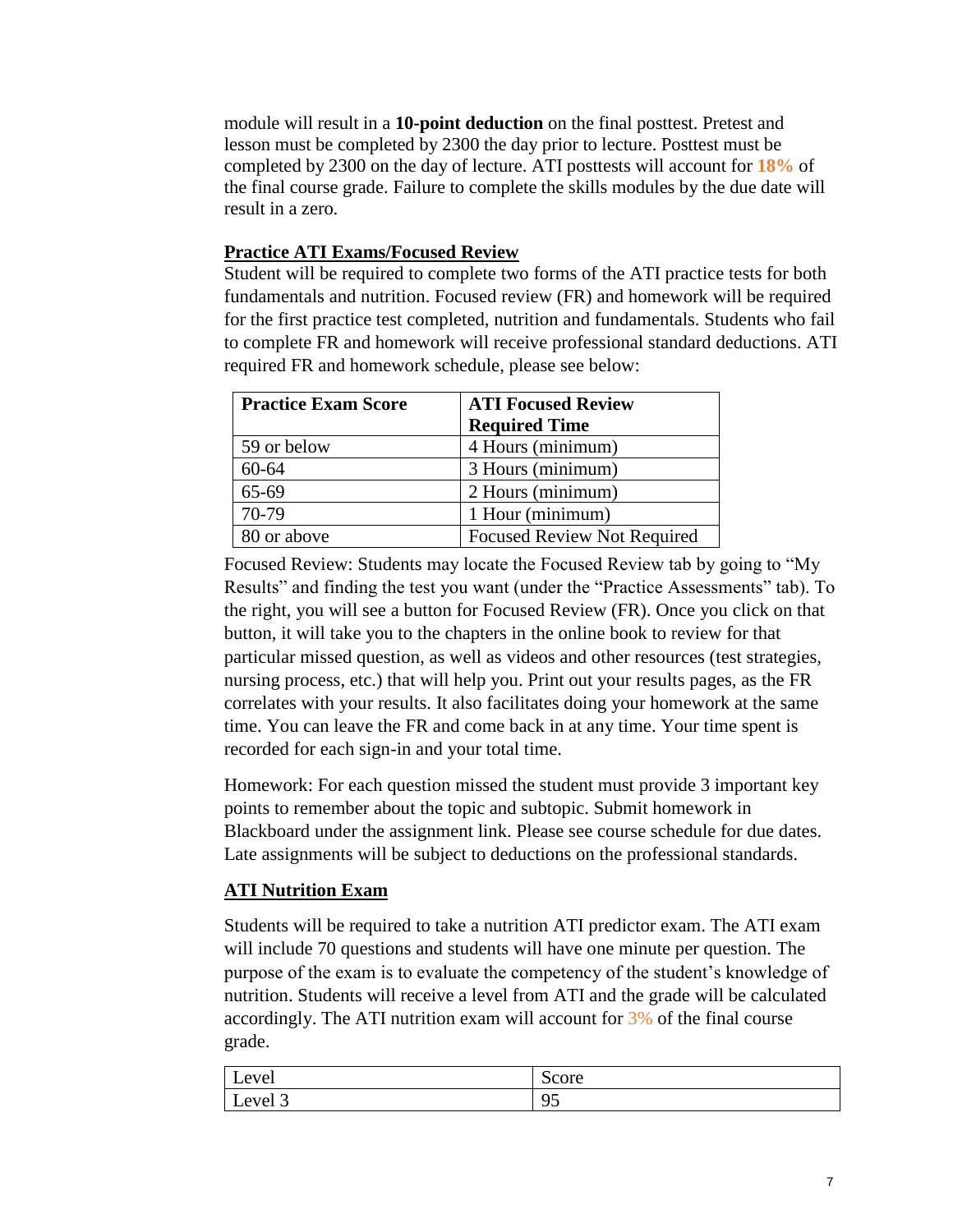| Level 2              | 85        |
|----------------------|-----------|
| Level 1              | 70<br>' U |
| <b>Below Level 1</b> | 60        |

#### **Simulation Discussion Board Forum**

Students will be assigned one (1) day to attend a simulation experience. Students will be required to complete a discussion board forum accounting for **5%** of the course grade. Students may find the grading rubric on Blackboard under Course Content, Discussion Board Forum. This assignment is due by the dates listed on the course schedule in the syllabus. Failure to complete the discussion board by the due date will result in a zero. It is the student's responsibility to locate the discussion forum in blackboard; if a student is unable to view the forum the student should notify the course facilitator on the first day of the forum and notify information technology.

#### **Pharmacology Preparation**

Students will prepare to review medications as assigned in the course, see course schedule. Students will complete medication cards for the medications on the assigned list and upload in Blackboard under the assignment link. Students must bring completed medication cards to all clinical/simulation experiences. Failure to complete the assignment by the due date will result in professional standard deductions.

#### **Additional Practice**

At any time a faculty member can require a student to complete additional practice in the simulation lab to ensure student and client safety in clinical. If not completed, the student will receive deductions on professional standards.

#### **I. ASSIGNMENT POLICY**

Assignments are due by the assigned dates and times in Central Standard Time (CST) on the class schedule. Students should contact faculty prior to the due date and time if they anticipate material will be late. Please note contacting faculty will not guarantee the receipt of an extension for the assignment. Please allow enough time for preparation and submission of each assignment prior to the scheduled due date. Failure to complete any assignment by due date will result in professional standard point deductions on final grade. See **ACADEMIC INTEGRITY** section **D** for additional information.

Student must scan required documents before uploading into Blackboard. Scanners are located in the classroom and the video reviewing room. Students may also choose an app of choice (I-scan, etc.). Assignments must be uploaded as a PDF.

#### **J. GRADING POLICY**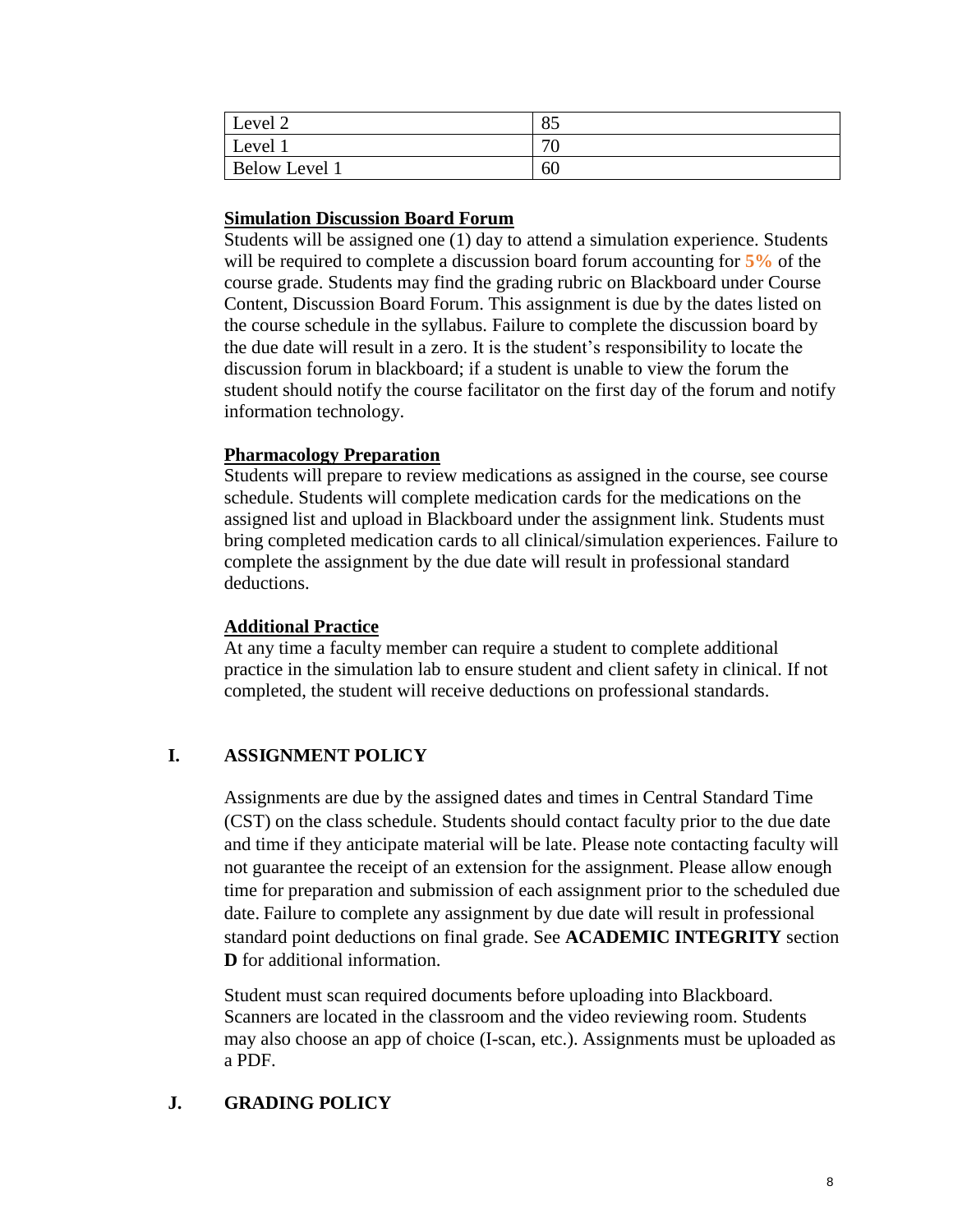The grade for this course will be determined upon completion of the following components:

| Unit Exams (6)                                 | 74%       |
|------------------------------------------------|-----------|
| *Simulation Discussion Board Forum             | 5%        |
| *ATI Nutrition Exam                            | 3%        |
| *ATI Skills Module Posttest Assignments<br>(7) | 18%       |
| *ATI Focused Review/Homework (2)               | Pass/Fail |

#### **\* Additional assignments will not be included until a 77% exam (unit exams) average is obtained.**

Course grades are based on the following scale:

 $A = 90-100%$ 

 $B = 80 - 89.99\%$ 

 $C = 77-79.99\%$ 

 $D = 60 - 76.99\%$ 

 $F =$  below 60%

#### **K. COURSE SCHEDULE**

| <b>Date</b>       | <b>Topic</b>                                                                                                                                                     | <b>Required Readings</b>               |
|-------------------|------------------------------------------------------------------------------------------------------------------------------------------------------------------|----------------------------------------|
| 1/14<br>0900-1100 | Syllabus Review 1105, 1413, 1115                                                                                                                                 | RNSG 1105, RNSG<br>1413, RNSG 1115 (On |
| 1100-1200         | Lab Orientation/Infection Control                                                                                                                                | Blackboard for each<br>course)         |
| 1/15<br>0900-1100 | Infection Control, Medical & Surgical Asepsis                                                                                                                    | ATI 10, 11; Taylor 23                  |
| 1/17<br>0900-1000 | <b>Health Care Delivery Systems</b>                                                                                                                              | ATI 1; Taylor 8                        |
| 1000-1200         | Vital Signs                                                                                                                                                      | ATI 27: Taylor 24                      |
| 1/22<br>0900-1000 | Rest & Sleep                                                                                                                                                     | ATI 38; Taylor 33                      |
| 1000-1200         | Ergonomic Principles, Ambulation, Transferring,<br>ROM, Mobility & Immobility                                                                                    | ATI 14, 40; Taylor 32                  |
| 1300-1500         | Critical Thinking & Critical Judgement; The<br>Interprofessional Team, Legal & Ethical<br>Responsibilities                                                       | ATI 8, 2-4; Taylor 6, 7,<br>9, 10      |
| 1/24<br>0900-1030 | <b>Exam 1:</b> Infection Control, Surgical Asepsis, Health<br>care Delivery Systems, Vital Signs, Rest & Sleep,<br>Ergonomic Principles, ROM, Mobility, Critical |                                        |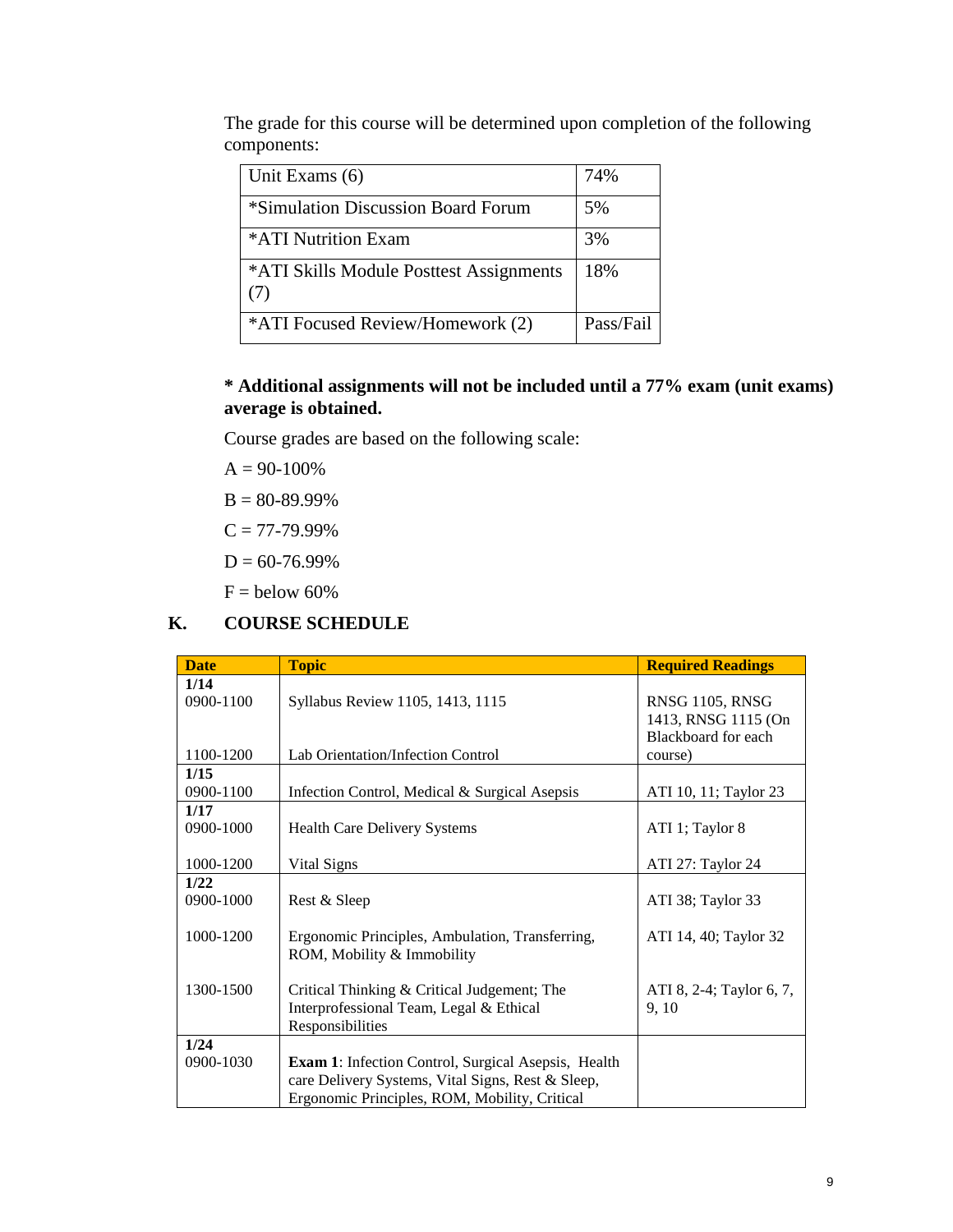|                        | Thinking & Clinical Judgement, The Interprofessional<br>Team, Legal & Ethical Responsibilities                                                                 |                                             |
|------------------------|----------------------------------------------------------------------------------------------------------------------------------------------------------------|---------------------------------------------|
| 1030-1200              | Client & Home Safety, Security & Disaster Plans                                                                                                                | ATI 12, 13, 15; Taylor<br>26                |
| 1300-1400              | Hygiene                                                                                                                                                        | ATI 37; Taylor 30                           |
| 1600-1700              | Exam 1 Review                                                                                                                                                  |                                             |
| 1/29<br>0900-1000      | <b>Sensory Perception</b>                                                                                                                                      | ATI 45; Taylor 43                           |
| 1030-1130              | Nutrition & Oral Hydration                                                                                                                                     | ATI N 1-3, ATI 39;<br>Taylor 35             |
| 1130-1200<br>1300-1400 | Nursing Throughout the Lifespan                                                                                                                                | ATI 16-25; Taylor 3, 4,<br>17, 18, 19, 21   |
| 1/30<br>1100-1230      | <b>Exam 2:</b> Client & Home Safety, Security & Disaster<br>Plans, Sensory Perception, Nutrition & Oral<br>Hydration, Nursing Throughout the Lifespan, Hygiene |                                             |
| 2/4<br>0900-1030       | Pharmacology & Parenteral Therapies                                                                                                                            | ATI 46-47;<br>Taylor 28                     |
| 1030-1130              | Exam 2 Review                                                                                                                                                  |                                             |
| 2/5<br>0900-1115       | Pharmacology & Parenteral Therapies                                                                                                                            | ATI 48-51; Taylor 28                        |
| 2/6<br>0900-1200       | Pharmacology & Parenteral Therapies                                                                                                                            | ATI 48-51; Taylor 28                        |
| 2/11<br>0900-1000      | Delegation & Supervision, Nursing Process/Lab                                                                                                                  | ATI 6-7; Taylor 10-15                       |
| 2/12<br>0900-1045      | <b>Exam 3:</b> Pharmacology & Parenteral Therapies,<br>Delegation & Supervision, Nursing Process/Lab,<br>Calculations                                          |                                             |
| 1045-1200              | Nutrition: Vitamins & Minerals                                                                                                                                 | ATI (N) $1, 2, 3, 4;$<br>Taylor 6-7         |
| 1300-1500              | Specimen Collection for Glucose Monitoring<br>Diabetes Management                                                                                              | ATI 52; Taylor 35                           |
| 1500-1600              | Exam 3 Review                                                                                                                                                  |                                             |
| 2/14<br>0900-1000      | Nutrition: Healthy Eating, Modified Diets, Nutrition<br>Across the Lifespan                                                                                    | ATI Nutritional 4, 7, 8,<br>11; Taylor 35   |
| 1000-1200              | Pain Management                                                                                                                                                | ATI 41;                                     |
| 1300-1500              | Psychosocial Integrity, Death & Dying, Self-Concept<br>& Sexuality, Grief, Loss, & Palliative Care, Coping                                                     | ATI 32-34, 36; Taylor<br>34, 40, 41, 42, 44 |
| 1500-1530              | Complementary & Alternative Therapies                                                                                                                          | ATI 42; Taylor 27                           |
| 2/25<br>0800-1700      | Reese Simulation Lab                                                                                                                                           | Reese Campus                                |
| 2/26                   |                                                                                                                                                                |                                             |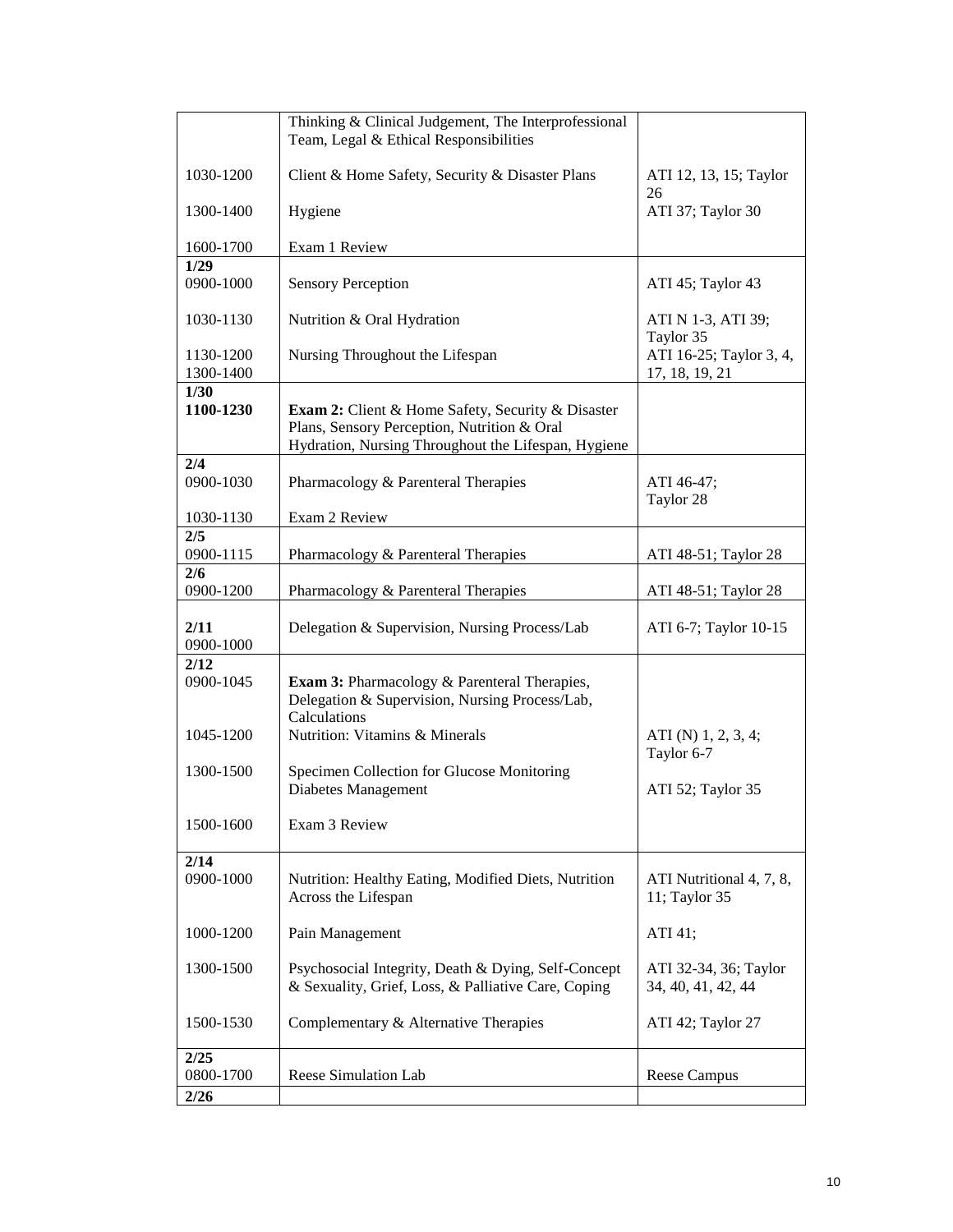| 0900-1030              | <b>Urinary Elimination</b>                                                                                                                                                                                                                                                                                                                                                                                                                                    | ATI 44; Taylor 36                   |
|------------------------|---------------------------------------------------------------------------------------------------------------------------------------------------------------------------------------------------------------------------------------------------------------------------------------------------------------------------------------------------------------------------------------------------------------------------------------------------------------|-------------------------------------|
| 1130-1200<br>1300-1330 | Airway Management                                                                                                                                                                                                                                                                                                                                                                                                                                             | ATI 53; Taylor 38                   |
| 1330-1430              | <b>Bowel Elimination</b>                                                                                                                                                                                                                                                                                                                                                                                                                                      | ATI 43; Taylor 37                   |
| 2/27<br>0800-1700      | <b>Reese Simulation Lab</b>                                                                                                                                                                                                                                                                                                                                                                                                                                   | <b>Reese Campus</b>                 |
| 2/28<br>0900-1045      | <b>Exam 4:</b> Nutrition: Vitamins & Minerals, Pain<br>Management, Specimen Collection for Glucose<br>Monitoring, Diabetes Management, Nutrition: Healthy<br>Eating, Modified Diets, Nutrition Across the Lifespan,<br>Pain Management, Psychosocial Integrity, Death &<br>Dying, Self-Concept & Sexuality, Grief, Loss, &<br>Palliative Care, Coping, Complementary &<br>Alternative Therapies, Urinary Elimination, Airway<br>Management, Bowel Elimination |                                     |
| 1045-1200<br>1300-1500 | Information Technology, Admissions, Transfers and<br><b>Discharges</b>                                                                                                                                                                                                                                                                                                                                                                                        | ATI 5, 9; Taylor 16                 |
| 1500-1600              | Exam 4 Review                                                                                                                                                                                                                                                                                                                                                                                                                                                 |                                     |
| 3/1<br>0800-1700       | Reese Simulation Lab                                                                                                                                                                                                                                                                                                                                                                                                                                          | Reese Campus                        |
| 3/4<br>0800-1200       | PowerChart Training Lab (Computer Charting)                                                                                                                                                                                                                                                                                                                                                                                                                   | <b>Medical Office Plaza</b>         |
| 1300-1600              | Hospital Orientation Lab                                                                                                                                                                                                                                                                                                                                                                                                                                      | <b>University Medical</b><br>Center |
| 3/5<br>0900-1100       | Pressure Ulcers and Wounds, Wound Management,<br>Bacterial, Viral, Fungal and Parasitic Infections                                                                                                                                                                                                                                                                                                                                                            | ATI 55, 56; Taylor 31               |
| 1100-1200              | <b>Nasal Gastric Intubation</b>                                                                                                                                                                                                                                                                                                                                                                                                                               | ATI 54; Taylor 35                   |
| 1300-1530              | TPN & Enteral Feedings                                                                                                                                                                                                                                                                                                                                                                                                                                        | ATI N 9, 10; Taylor 35              |
| $3/11 - 3/15$          | <b>Spring Break</b>                                                                                                                                                                                                                                                                                                                                                                                                                                           |                                     |
| 3/20<br>0900-1000      | Cultural and Spirituality                                                                                                                                                                                                                                                                                                                                                                                                                                     | ATI 35; Taylor 5, 45                |
| 3/28<br>0900-1100      | <b>Alterations in Nutrition</b>                                                                                                                                                                                                                                                                                                                                                                                                                               | ATI N 12-16; Taylor<br>35           |
| 1300-1500              | Fluid Imbalance and Electrolytes                                                                                                                                                                                                                                                                                                                                                                                                                              | ATI 57, 58; Taylor 39               |
| 4/1<br>0900-1600       | Reese Advanced Simulation 1                                                                                                                                                                                                                                                                                                                                                                                                                                   | <b>Reese Campus</b>                 |
| 4/4<br>0900-1045       | <b>Exam 5:</b> Cultural and Spirituality, Fluid Imbalance<br>and Electrolytes, Information Technology,<br>Admissions, Transfers and Discharges, Pressure<br>Ulcers and Wounds, Wound Management, Bacterial,<br>Viral, Fungal and Parasitic Infections, Nasal Gastric<br>Intubation and Enteral Feedings, Alterations in<br>Nutrition, TPN                                                                                                                     |                                     |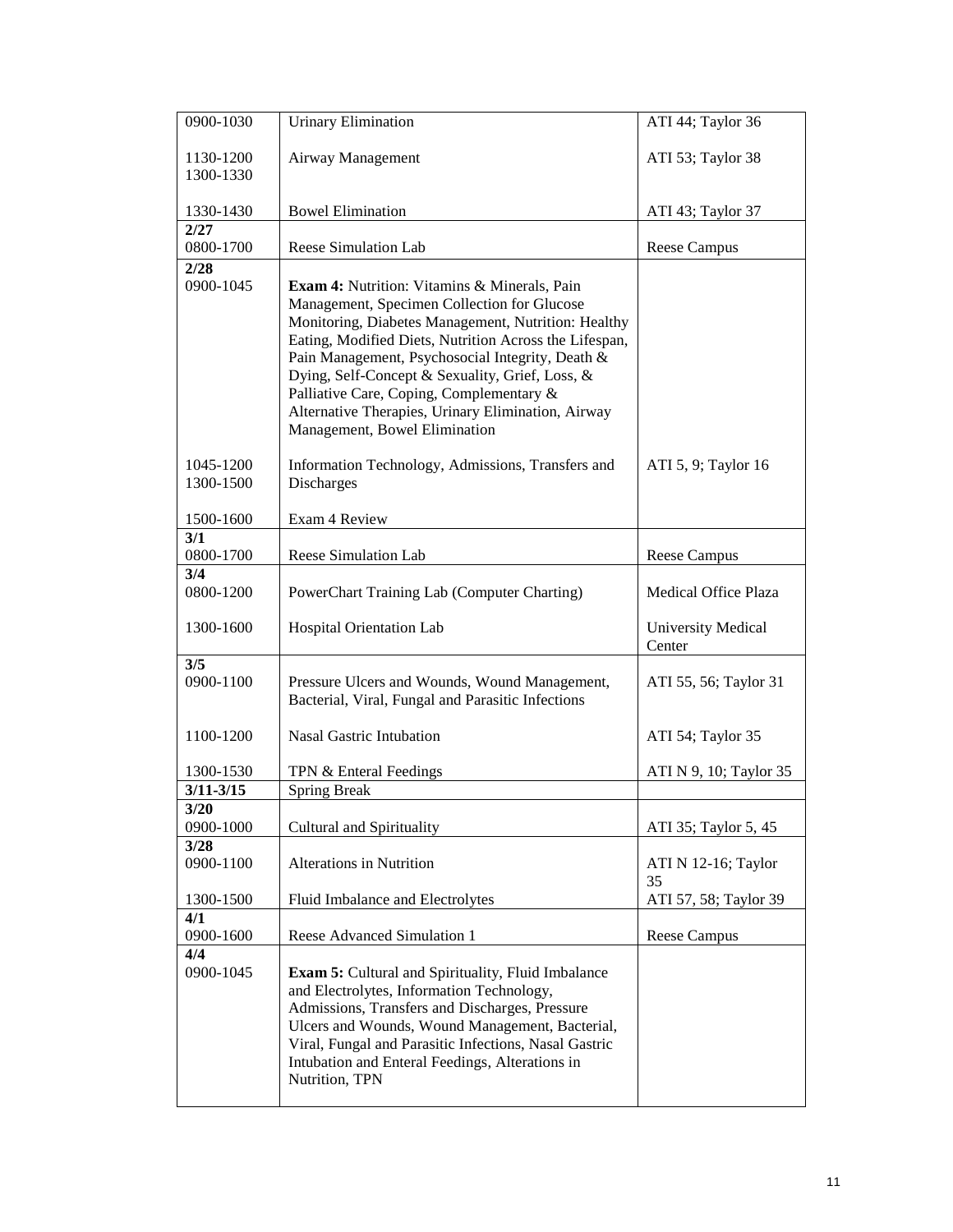| 1300-1400 | Exam 5 Review                       |              |
|-----------|-------------------------------------|--------------|
| 4/8       |                                     |              |
| 0900-1600 | Reese Advanced Simulation 2         | Reese Campus |
| 4/15      |                                     |              |
| 0900-1600 | Reese Advanced Simulation 3         | Reese Campus |
| 4/18      |                                     |              |
| 0900-1100 | <b>ATI Nutrition Exam</b>           |              |
| 5/1       |                                     |              |
| 1100-1200 | <b>Second Semester Instructions</b> |              |
| 5/2       |                                     |              |
| 0900-1030 | <b>ATI</b> Fundamentals Exam        |              |

#### **L. ASSIGNMENT DUE DATES**

| <b>ATI Skills Topic</b>    | Pre-test due date by 2300 | Post-test due date by 2300 |
|----------------------------|---------------------------|----------------------------|
| Healthcare Fraud,          | January 16 <sup>th</sup>  | January 17 <sup>th</sup>   |
| Waste & Abuse              |                           |                            |
| Prevention                 |                           |                            |
| <b>HIPAA</b>               | January $21st$            | January 22 <sup>nd</sup>   |
| Personal Hygiene           | January 23rd              | January 24 <sup>th</sup>   |
| Pain Management            | February 13 <sup>th</sup> | February 14 <sup>th</sup>  |
| <b>Specimen Collection</b> | February $11th$           | February 12 <sup>th</sup>  |
| <b>Diabetes</b>            | February $11th$           | February 12 <sup>th</sup>  |
| Management                 |                           |                            |
| Airway Management          | February $25th$           | February 26 <sup>th</sup>  |

| <b>Other Assignments</b>                            | Due Date by 2300             |
|-----------------------------------------------------|------------------------------|
| Communicable Diseases, read/sign                    | January 15 <sup>th</sup>     |
| <b>Active Shooter Video</b>                         | January $\overline{19^{th}}$ |
| Pharmacology Preparation Medication List 1          | February 9th                 |
| Pharmacology Preparation Medication List 2          | February 16 <sup>th</sup>    |
| <b>Discussion Forum Simulation Assignment</b>       | March $3rd$                  |
| <b>ATI Nutrition Practice Test A</b>                | March $23rd$                 |
| ATI Fundamentals Practice Test A                    | March 29 <sup>th</sup>       |
| <b>ATI Nutrition Practice Test A Focused Review</b> | April $5th$                  |
| and HW                                              |                              |
| <b>ATI Nutrition Practice Test B</b>                | April 12 <sup>th</sup>       |
| <b>ATI</b> Fundamentals Practice Test A Focused     | April 19th                   |
| Review & HW                                         |                              |
| <b>ATI Fundamentals Practice Test B</b>             | April 26 <sup>th</sup>       |
| <b>Faculty Assessment in Blackboard</b>             | May 6 <sup>th</sup>          |

#### **M. REMEDIATION**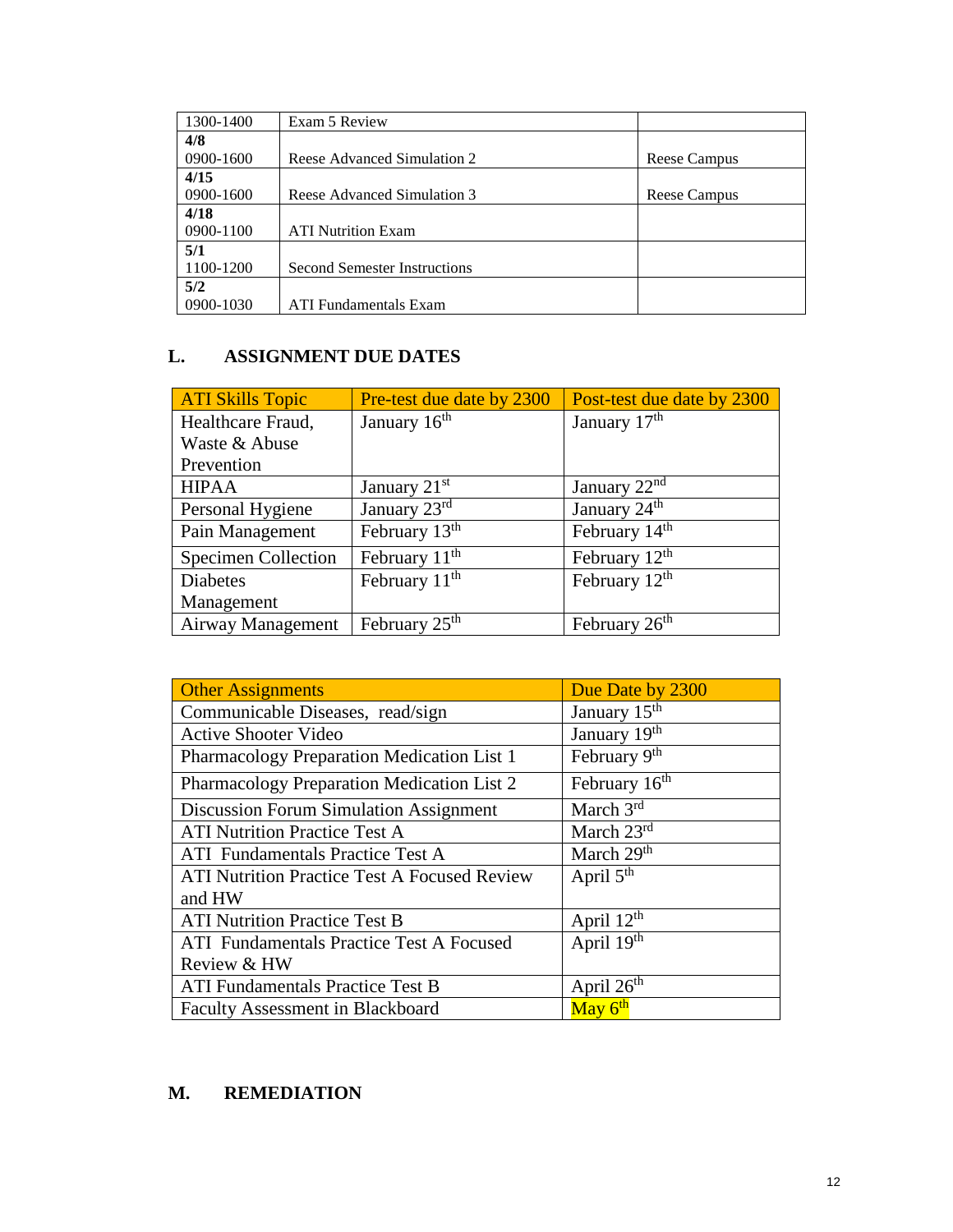Remediation is one essential component to ensure student success. Therefore, any student scoring below 77% on any exam is required to make an appointment with the retention counselor as designated by the instructions of the course facilitator. The student will be further required to meet weekly with the retention counselor to develop an individualized plan for success.

Contact with the retention counselor must be made within 72 hours (3 business days) after the exam grades have been released. The initial meeting must be completed prior to the next exam. Students who are unsuccessful on exams and do not meet with the retention counselor within the timeframe may receive deductions from Professional Standards and will be at risk for failure of the course.

In an effort to enhance student success in the program, students may self-refer or be referred by faculty for reasons other than exam success, such as time management, test-taking skills or test anxiety.

#### **N. GRIEVANCE POLICY**

The student is responsible for scheduling an appointment with the instructor/course leader to discuss the final grade or discipline action. If the student is not satisfied, he/she should schedule an appointment with the Level I Semester I Coordinator. The next chain of command is to make an appointment with the Health Occupation Dean. The procedure will follow the same as found in the student handbook.

#### **O. ACCOMMODATIONS**

South Plains College strives to accommodate the individual needs of all students in order to enhance their opportunities for success in the context of a comprehensive community college setting. It is the policy of South Plains College to offer all educational and employment opportunities without regard to race, color, national origin, religion, gender, disability or age (SPC Equal Opportunity Policy – General Catalog).

Students with disabilities, including but not limited to physical, psychiatric, or learning disabilities, who wish to request accommodations in this class should notify the Disability Services Office early in the semester so that the appropriate arrangements may be made. In accordance with federal law, a student requesting accommodations must provide acceptable documentation of his/her disability to the Disability Services Office. For more information, call or visit the Disability Services Office at Levelland (Student Health & Wellness Office) 806-716-2577, Reese Center (Building 8) 806-716-4675, or Plainview Center (Main Office) 806- 716-4302 or 806-296-9611.

#### **P. VERIFICATION OF WORKPLACE COMPETENCIES**